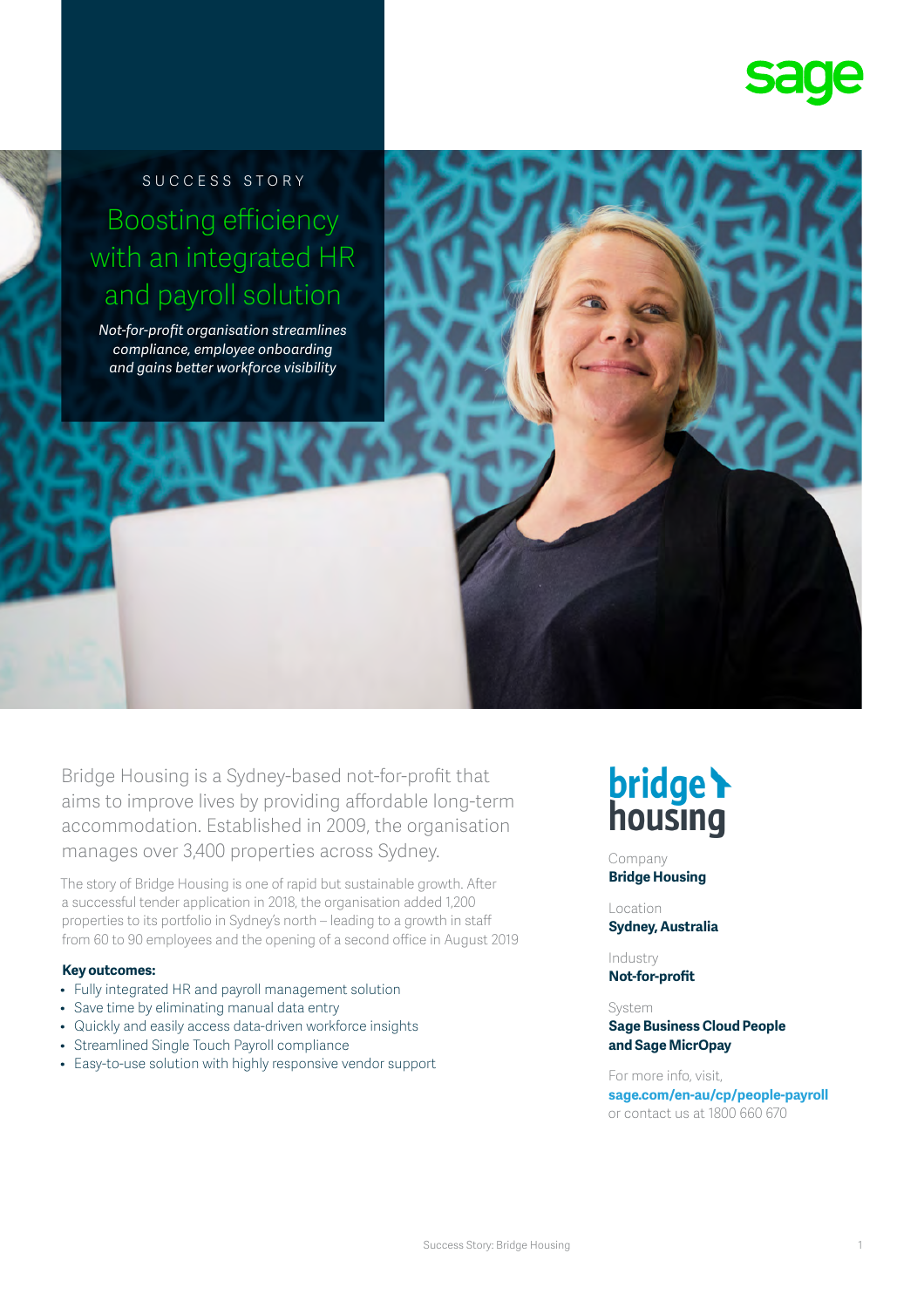

#### **Simplifying compliance and saving time**

Bridge Housing's Human Resources Manager, Jenny Woolley, said the organisation was looking for an integrated HR and payroll solution that could meet the growing needs of the company.

"The organisation was very keen on leveraging people analytics so we could generate valuable insights about our employees. However, it was very difficult to get good data about our employees because our payroll and performance management systems weren't integrated."

The lack of integration between these systems posed other challenges and inefficiencies for Woolley and Bridge Housing.

"People would go through our onboarding process, but our payroll coordinator would still have to manually input the data. Our staff were not happy with our performance management system. It wasn't very interactive or user-friendly. We wanted to create a better experience for our staff."

Woolley said Bridge Housing was also facing compliance challenges due to its legacy payroll solution and outsourced payroll provider.

"Our payroll solution wasn't compliant with Single Touch Payroll (STP). Our payroll process was outsourced to an external company, and there was always a delay when we requested changes. This posed a serious business risk when it came to complying with the award we are governed by, which requires us to pay a termination payment within five days."

### **A seamlessly integrated HR and payroll solution from Sage**

After reviewing several payroll and HR solutions, Bridge Housing chose an integrated payroll and HR management solution consisting of Sage People and Sage MicrOpay.

"What we love about the integrated Sage People and Sage MicrOpay solution is its ability to grow with us. It's a system that's very configurable and that we can tailor to our needs as the organisation grows. It's great that we've been able to tailor the solution to Bridge Housing's brand, which gives it a very familiar look and feel for our employees."

"The support we've received during the implementation has been fantastic. The team at Sage has been very responsive and I can't stress enough how satisfied we are."

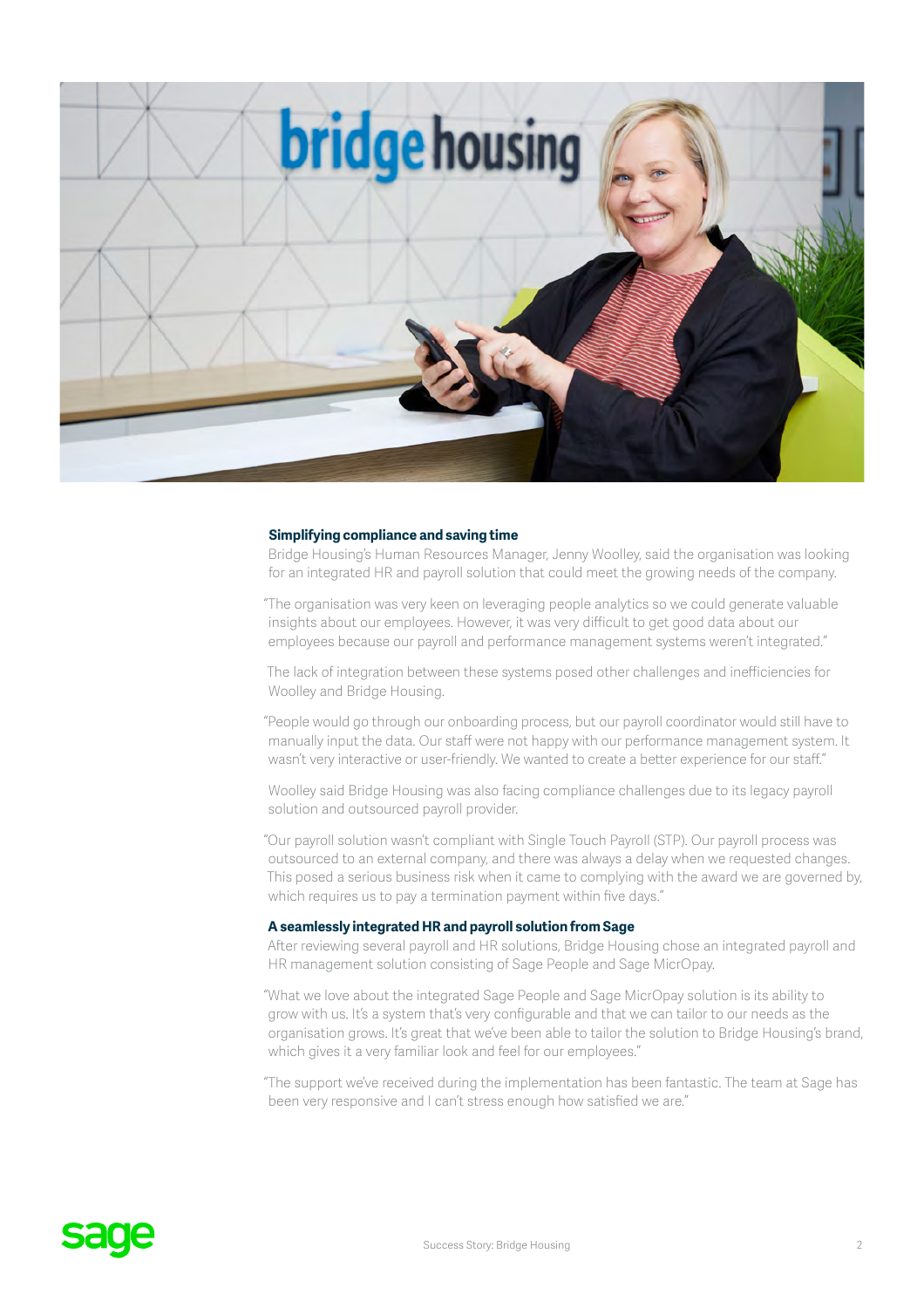### **Enhancing workforce experiences and streamlining compliance**

Since implementing an integrated Sage People and Sage MicrOpay solution, Jenny said that Bridge Housing has realised several benefits.

Now that they have a seamless employee onboarding process that's fully integrated with their payroll solution, the HR team saves considerable time and enjoys much improved data accuracy.

"Our employee onboarding process is now virtually seamless. Unlike with our previous system, we no longer need to perform manual data entry. Employee information from Sage People automatically flows into Sage MicrOpay, so there's some real-time savings and improved accuracy."

## "MicrOpay has allowed us to streamline our STP compliance. We have complete trust in the solution and now feel confident that we are compliant with every pay run."

### Jenny Woolley, Human Resources Manager, Bridge Housing

Being able to make data-driven decisions is a real challenge for many HR and payroll teams. With the new integrated Sage solution, Jenny can now easily delve into data and uncover real insights using the dashboards in Sage Business Cloud People.

"I do a metrics report bi-monthly to the Board, which used to take me a full day to pull data from different systems. Now it only takes me half a day. I love the breadth of data I now have at my fingertips. It's so easy to drill down into the details and uncover useful insights."

Woolley is also very happy with how Sage MicrOpay has helped simplify STP compliance for Bridge Housing.

"MicrOpay has allowed us to streamline our STP compliance. We have complete trust in the solution and now feel confident that we are compliant with every pay run."

One of the biggest challenges companies face when implementing new technology is staff adoption. However, that hasn't been an issue for Bridge Housing.

"We did a survey to see how our staff were feeling about the system, and the feedback we received was fantastic, they find it very user-friendly. Sage MicrOpay is also very easy-to-use for our payroll co-ordinator and has certainly made her life easier."

Its new integrated solution allows Bridge Housing to provide a seamless experience for their staff.

"Sage People is very intuitive and interactive for our employees, with pictures, videos and easy-tofollow steps."

 "I would absolutely recommend Sage People and Sage MicrOpay to other companies. I think it is a fantastic solution.."

### "Sage People is very intuitive and interactive for our employees, with pictures, videos and easy-to-follow steps."

Jenny Woolley, Human Resources Manager, Bridge Housing